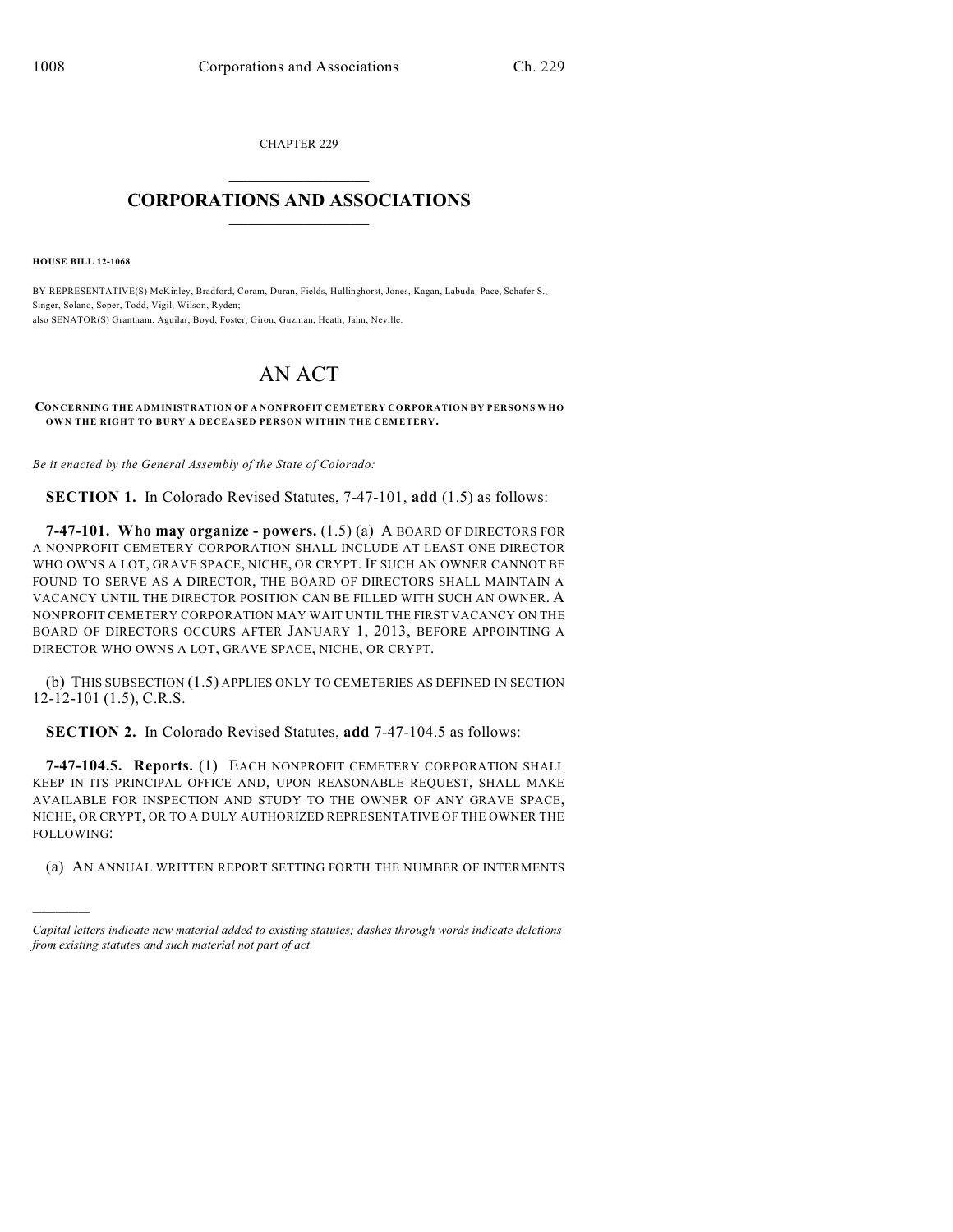AND ENTOMBMENTS MAINTAINED BY THE NONPROFITCEMETERY CORPORATION, THE NUMBER OF INTERMENTS AND ENTOMBMENTS FOR THE PRECEDING YEAR, AND ANY OTHER FACTS NECESSARY TO SHOW THE ACTUAL FINANCIAL CONDITION OF THE NONPROFIT CEMETERY CORPORATION;

(b) A COMPLETE AND CURRENT COPY OF ANY BYLAWS OR ARTICLES OF INCORPORATION ADOPTED BY THE BOARD OF DIRECTORS;

(c) A COPY OF THE MINUTES OF EACH MEETING OF THE BOARD OF DIRECTORS FOR THE LAST THREE YEARS;

(d) A COPY OF EACH PERIODIC REPORT FILED DURING THE LAST THREE YEARS WITH THE COLORADO SECRETARY OF STATE IN ACCORDANCE WITH SECTION 7-90-501;

(e) A COPY OF INTERNAL REVENUE SERVICE FORM 990 REPORTS, OR ANY SUCCESSOR FORM OR REPORT, FOR THE LAST THREE YEARS; AND

(f) A COPY OF THE CORPORATION'S CURRENT BALANCE SHEET, INCOME STATEMENT, AND CASH-FLOW STATEMENT.

(2) TO COMPLY WITH THIS SECTION, THE REPORT MUST BE ATTESTED TO BY THE ACCOUNTANT, AUDITOR, OR OTHER PERSON PREPARING THE REPORT AND VERIFIED BY A VOTE OF THE BOARD OF DIRECTORS.

(3) UPON WRITTEN REQUEST FOR A SPECIFIC LIST OF DOCUMENTS, THE NONPROFIT CEMETERY SHALL PROVIDE TO ANY OWNER OF A LOT, GRAVE SPACE, NICHE, OR CRYPT ELECTRONIC OR PHYSICAL COPIES OF ANY REPORTS REQUIRED BY THIS SECTION. THE NONPROFIT CEMETERY SHALL FULFILL THE REQUEST WITHIN SEVEN DAYS AFTER RECEIPT OF THE REQUEST AND PAYMENT OF A COPYING CHARGE, IF PAPER COPIES ARE REQUIRED OR REQUESTED, NOT TO EXCEED TWENTY-FIVE CENTS PER PHYSICAL COPIED PAGE. THE NONPROFIT CEMETERY SHALL NOT CHARGE FOR ELECTRONIC COPIES.

**SECTION 3.** In Colorado Revised Statutes, **amend** 7-47-105 as follows:

**7-47-105. Rights of lot owners.** (1) If the grounds purchased or otherwise acquired for cemetery purposes have been previously used as a burial ground, those who are lot owners at the time of the purchase shall continue to own the same LOTS and shall be ARE members of the corporation.

(2) AN OWNER OF A LOT, GRAVE SPACE, NICHE, OR CRYPT MAY ATTEND ANY MEETING OF THE BOARD OF DIRECTORS. THE BOARD OF DIRECTORS SHALL PROVIDE REASONABLE NOTICE OF ANY BOARD MEETING TO OWNERS OF A LOT, GRAVE SPACE, NICHE, OR CRYPT, WHO MAY NOT PARTICIPATE IN MEETINGS OF THE BOARD OF DIRECTORS WITHOUT PERMISSION OF THE CHAIRPERSON.

**SECTION 4. Act subject to petition - effective date.** This act takes effect at 12:01 a.m. on the day following the expiration of the ninety-day period after final adjournment of the general assembly (August 8, 2012, if adjournment sine die is on May 9, 2012); except that, if a referendum petition is filed pursuant to section 1 (3)